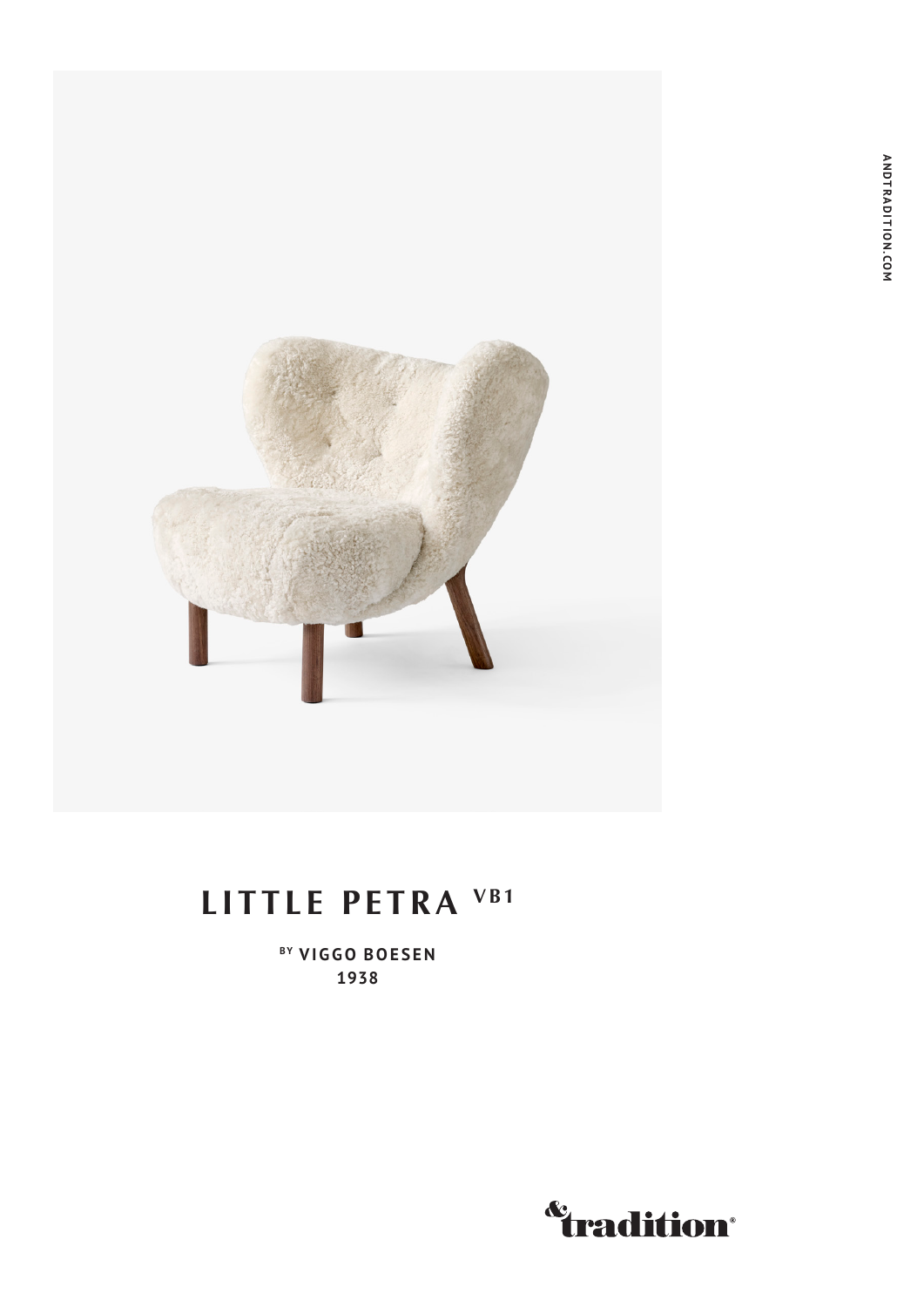

### **LITTLE PETRA VB1**

**BY VIGGO BOESEN 1938**

**When it was first presented at the Copenhagen Cabinetmakers Guild Exhibition in 1938, architect Viggo Boesen had no idea that his Little Petra lounge chair would become a gem cherished by design enthusiasts. With only about 30 chairs ever made, a rare sighting of the chair has fetched high prices at auctions around the globe.**

**Boesen is a relatively little known designer whose work was associated with Denmark's signature design aesthetic in the 1930s. A more natural and naïve approach called funkis style. Seen in the softer, organic look of Little Petra, a precursor to the Danish modernism movement that followed.**

**It's a privilege to bring this beloved chair back to life with a re-launch that honours Boesen's original design. Named after his mother-in-law, Little Petra is a lounge chair you'd be hard pressed to leave. A lot of work has gone into ensuring the utmost comfort, from the seat to the upholstery. Choose between white oiled oak or walnut for the legs – adding even more to its luxurious appeal.Surprisingly small in size, Little Petra can easily fit in a variety of spaces, interior and environments vs. other types of lounge chairs.**

**Originally handcrafted by A.J. Iversen, one of Denmark's most respected cabinetmakers at the time, Lille Petra was a made-to-order chair for private clients only. With this new production, Little Petra is available to a new generation of design aficionados around the world, who will no doubt cherish this historic design.**

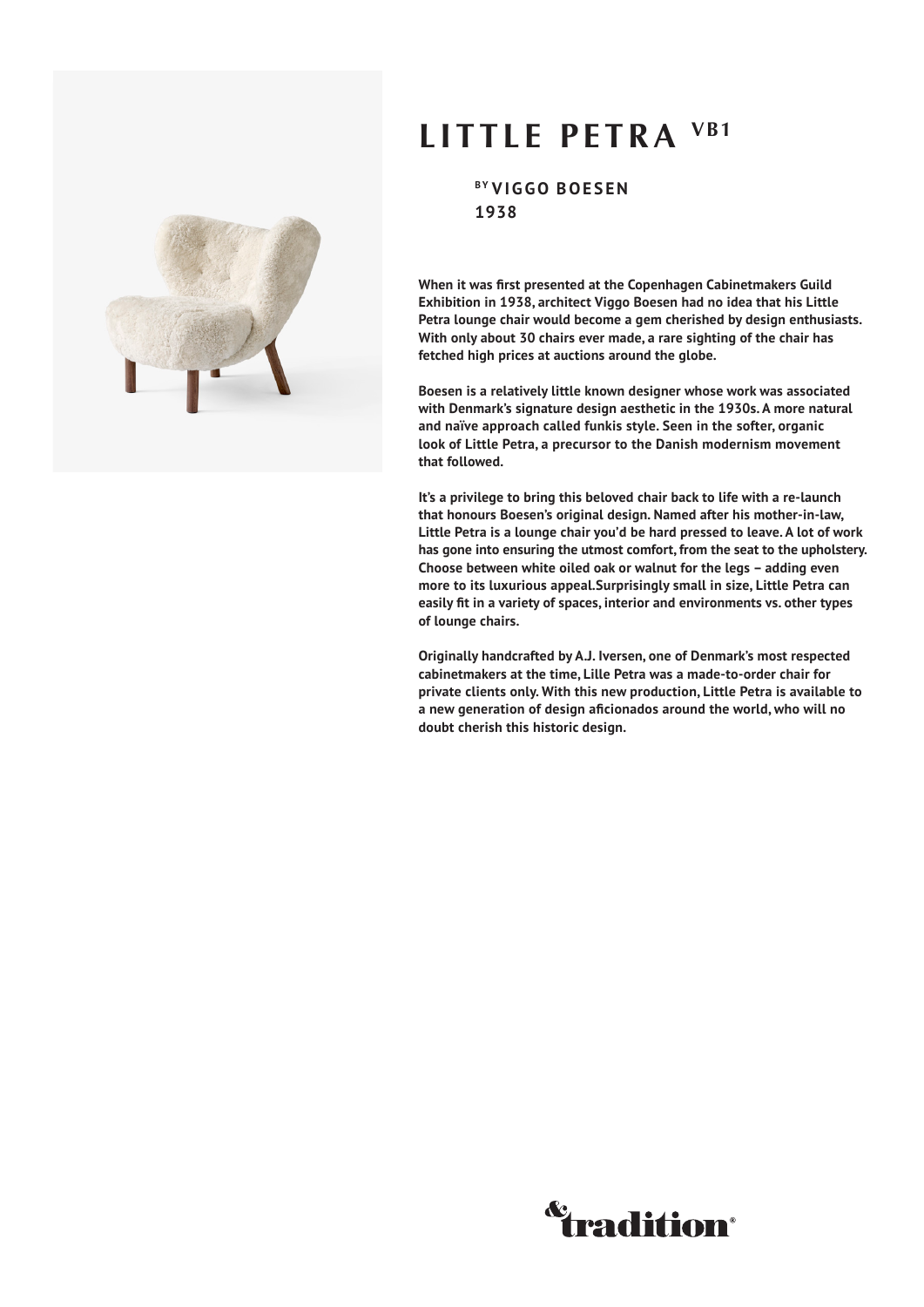



81cm / 31.9in Seat height: 40cm / 15.7in



83cm / 32.7in

## **LITTLE PETRA VB1**

### **BY VIGGO BOESEN 1938**

| Category                                   | Lounge chair                                                                                                                                                       |
|--------------------------------------------|--------------------------------------------------------------------------------------------------------------------------------------------------------------------|
| <b>Production process</b>                  | The frame is made from solid beech and plywood<br>and subsequently covered in CMHR foam and polyester<br>wadding. The solid wood legs are turned and<br>CNC milled |
| <b>Environment</b>                         | Indoor                                                                                                                                                             |
| <b>Material</b>                            | Wood, CMHR foam, polyester wadding, fabric upholstery                                                                                                              |
| Dimensions (cm/in)                         | H: 75cm/29.5in, D: 83cm/32.7in, L: 81cm/31.9in,<br>Seat height: 40cm /15.7in, Seating depth: 55cm/21.6in                                                           |
| Weight (kg)                                | 20 kg                                                                                                                                                              |
| Strength, durability and<br>safety testing | The chair is tested for strength, durability and safety<br>according to EN 16139 Level 2 - Extreme use.                                                            |
| Leg finishes                               | White oiled oak, Oiled walnut                                                                                                                                      |
| <b>COM - Material Consumption</b>          | 3.8 meters based on 140cm roll.                                                                                                                                    |
| <b>Gliders</b>                             | The legs are fitted with felt gliders as standard.                                                                                                                 |
| <b>Cleaning instructions</b>               | Please download our material Care & Cleaning<br>Instructions through www.andtradition.com                                                                          |
| Package dimensions (cm/in)                 | H: 78cm/30.7in, D: 85cm/33.5in, L: 85cm/33.5in                                                                                                                     |